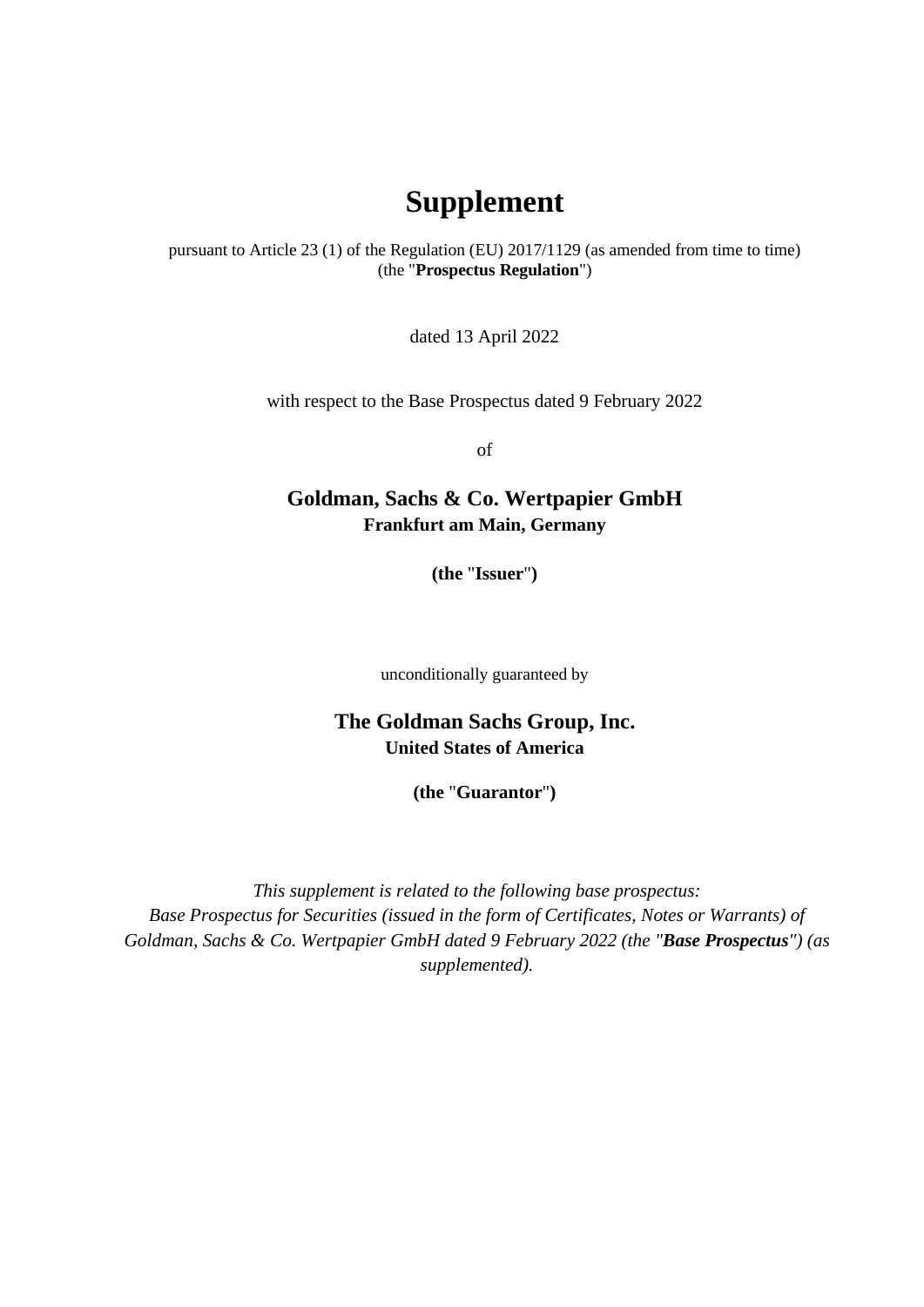The significant new factor resulting in this supplement (the "**Supplement**") to the Base Prospectus is the publication of the audited annual report of Goldman, Sachs & Co. Wertpapier GmbH for the fiscal year ended 31 December 2021 (the "**GSW Annual Report 2021**") on 11 April 2022.

Due to this Supplement the information contained in the Base Prospectus (in the form as lastly supplemented) shall be supplemented as follows:

*1. In the Base Prospectus the information in section "VII. Important information about the Issuer" on page 382 shall be replaced as follows:* 

"With respect to the required information about Goldman, Sachs & Co. Wertpapier GmbH as Issuer of the Securities, reference is made pursuant to Article 19 paragraph 1 of the Prospectus Regulation to the Registration Document of Goldman, Sachs & Co. Wertpapier GmbH dated 10 June 2021 (the "**GSW Registration Document**") which has been approved by BaFin, the second supplement dated 26 October 2021 to the GSW Registration Document (the "**Second Supplement to the GSW Registration Document**"), the third supplement dated 12 April 2022 to the GSW Registration Document (the "**Third Supplement to the GSW Registration Document**") as well as to the audited annual report of GSW for the year ended 31 December 2021 (the "**GSW Annual Report 2021**") and the audited annual report of GSW for the year ended 31 December 2020 (the "**GSW Annual Report 2020**"), from which information is incorporated by reference into this Base Prospectus (detailed information regarding the pages in the GSW Registration Document, the Second Supplement to the GSW Registration Document, the Third Supplement to the GSW Registration Document, the GSW Annual Report 2021 and the GSW Annual Report 2020 to which reference is made with respect to the required information about the Issuer, can be found in section "XII. General Information" under "6. Information incorporated by reference")."

*2. In the Base Prospectus in subsection "6. Information incorporated by reference" of section "XII. General Information" the information relating to Goldman, Sachs & Co. Wertpapier GmbH in the table on pages 430 et seqq. shall be replaced as follows:* 

| 11    |                                                      |                                                       |                                           |  |  |  |
|-------|------------------------------------------------------|-------------------------------------------------------|-------------------------------------------|--|--|--|
|       | <b>GSW Registration Document</b>                     |                                                       |                                           |  |  |  |
|       | A. Risk Factors relating to GSW                      | II.1. Risk factors<br>in<br>with<br>connection<br>the |                                           |  |  |  |
| I.    | Risk of Creditworthness                              | pages 3 - 5                                           | Issuer $/12$                              |  |  |  |
| II.   | <b>Business Risks</b>                                | page 5                                                |                                           |  |  |  |
| Ш.    | <b>Operational Risks</b>                             | page 5                                                |                                           |  |  |  |
|       | C. Information about Goldman, Sachs & Co. Wertpapier | VII.<br>Important                                     |                                           |  |  |  |
|       | GmbH                                                 |                                                       | about the<br>information<br>Issuer $/382$ |  |  |  |
| II.   | General information                                  | page 8                                                |                                           |  |  |  |
| III.  | Business overview                                    | page 9                                                |                                           |  |  |  |
| IV.   | Organisational structure                             | page 10                                               |                                           |  |  |  |
| VI.   | Management and legal representation                  | page 11                                               |                                           |  |  |  |
| VIII. | Additional information                               | page 13                                               |                                           |  |  |  |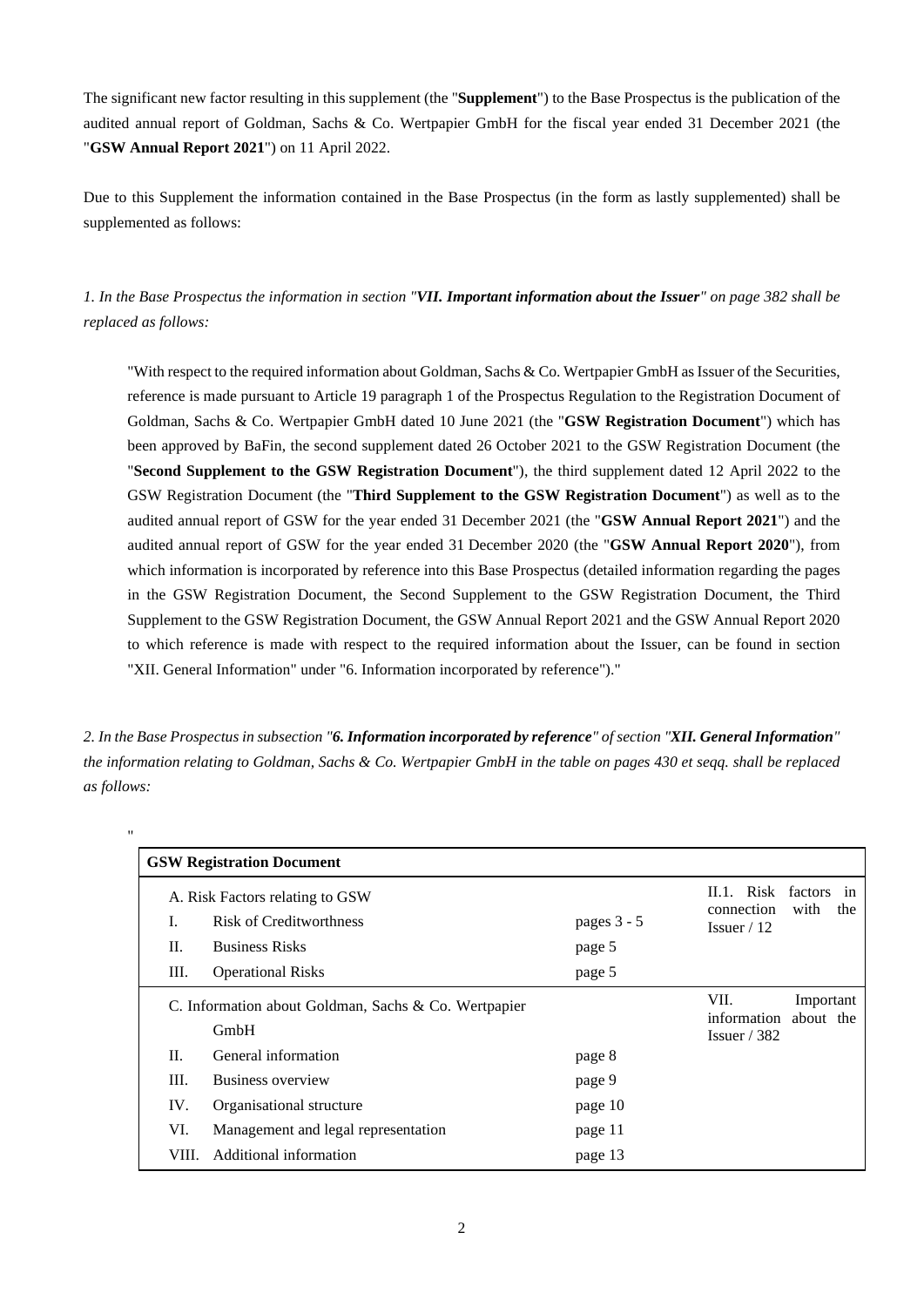| <b>Second Supplement to the GSW Registration Document</b>                                         |                                                                                                                |                                                              |  |  |  |
|---------------------------------------------------------------------------------------------------|----------------------------------------------------------------------------------------------------------------|--------------------------------------------------------------|--|--|--|
| Information<br>contained<br>the<br>Second<br>Supplement<br>in<br>to the GSW Registration Document | page 2                                                                                                         | VII.<br>Important<br>information                             |  |  |  |
|                                                                                                   |                                                                                                                | about the Issuer / 382                                       |  |  |  |
| Third Supplement to the GSW Registration Document                                                 |                                                                                                                |                                                              |  |  |  |
| Information contained in the Third Supplement<br>to the GSW Registration Document:                |                                                                                                                |                                                              |  |  |  |
| C. Information about Goldman, Sachs & Co. Wertpapier                                              |                                                                                                                | VII.<br>Important<br>information                             |  |  |  |
| GmbH<br>Statutory auditors<br>I.                                                                  |                                                                                                                | about the Issuer / 382                                       |  |  |  |
| V.<br>Trend information                                                                           | page 2<br>page 2                                                                                               |                                                              |  |  |  |
| VII.1. Historical financial information for the financial                                         | page 3                                                                                                         |                                                              |  |  |  |
| 2021<br>(German)<br>Commercial<br>Code<br>year                                                    |                                                                                                                |                                                              |  |  |  |
| (Handelsgesetzbuch – HGB))<br>VII.2. Historical financial information for the financial           |                                                                                                                |                                                              |  |  |  |
| 2020<br>(German)<br>Commercial<br>Code<br>year                                                    | page 3                                                                                                         |                                                              |  |  |  |
| (Handelsgesetzbuch – HGB))                                                                        |                                                                                                                |                                                              |  |  |  |
| VII.3. Auditing of historical financial information                                               | page 3                                                                                                         |                                                              |  |  |  |
| VII.4. Legal and arbitration proceedings                                                          | page 3                                                                                                         |                                                              |  |  |  |
| VII.5. Significant change in GSW's financial position                                             | page 3                                                                                                         |                                                              |  |  |  |
| VII.6. Statements in relation to prospects, financial                                             | page 4                                                                                                         |                                                              |  |  |  |
| performance or financial position                                                                 |                                                                                                                |                                                              |  |  |  |
| IX.<br>Documents available                                                                        | page 5                                                                                                         |                                                              |  |  |  |
| <b>GSW Annual Report 2021</b>                                                                     |                                                                                                                |                                                              |  |  |  |
| <b>Auditor's Report</b>                                                                           | pages 3 - 10                                                                                                   | VII.<br>Important<br>information about the<br>Issuer $/$ 382 |  |  |  |
| Management Report for the Financial Year 2021                                                     | 13<br>16<br>pages<br>$\equiv$                                                                                  |                                                              |  |  |  |
|                                                                                                   | (except for section<br>Prognose-<br>und                                                                        |                                                              |  |  |  |
|                                                                                                   | Chancenbericht,<br>pages 14 - 15)                                                                              |                                                              |  |  |  |
| <b>Balance Sheet</b>                                                                              | page 17                                                                                                        |                                                              |  |  |  |
| Profit and Loss Account Statement                                                                 | page 18                                                                                                        |                                                              |  |  |  |
| <b>Cash Flow Statement</b>                                                                        | page 19                                                                                                        |                                                              |  |  |  |
| <b>Statement of Changes in Equity</b>                                                             | page 20                                                                                                        |                                                              |  |  |  |
| Notes to the Financial Statements                                                                 | pages 21 - 25                                                                                                  |                                                              |  |  |  |
| <b>GSW Annual Report 2020</b>                                                                     |                                                                                                                |                                                              |  |  |  |
| Management Report for the Financial Year 2020                                                     | 5<br>$\omega$ .<br>7<br>pages<br>(except for section<br>Prognose-<br>und<br>Chancenbericht,<br>pages $6 - 7$ ) | VII.<br>Important<br>information about the<br>Issuer $/$ 382 |  |  |  |
| <b>Balance Sheet</b>                                                                              | page 10                                                                                                        |                                                              |  |  |  |
| Profit and Loss Account Statement                                                                 | page 11                                                                                                        |                                                              |  |  |  |
| <b>Cash Flow Statement</b>                                                                        | page 11                                                                                                        |                                                              |  |  |  |
|                                                                                                   |                                                                                                                |                                                              |  |  |  |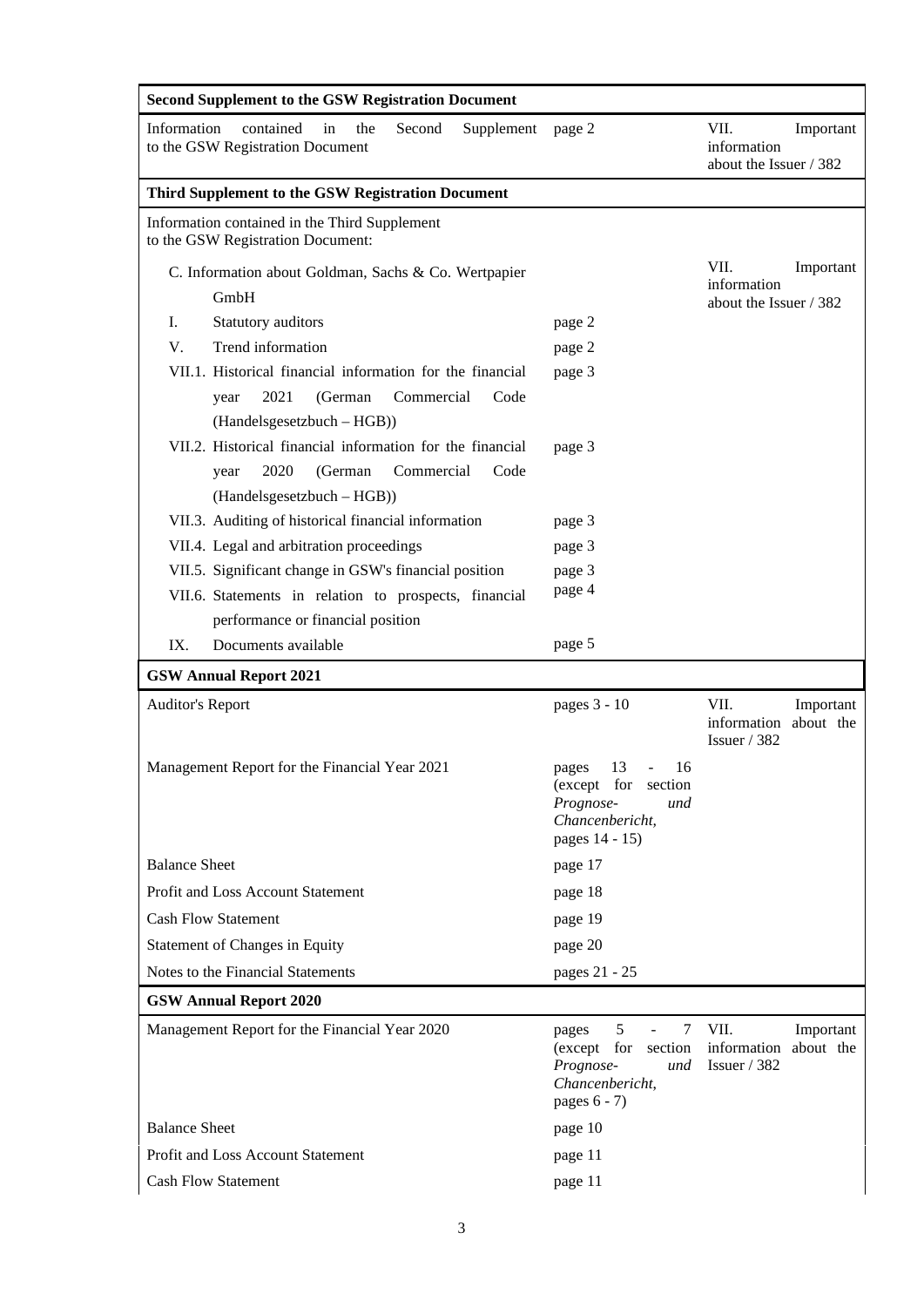| <b>Statement of Changes in Equity</b> | page 11       |
|---------------------------------------|---------------|
| Notes to the Financial Statements     | pages 13 - 17 |
| Auditor's Report                      | pages 19 - 27 |

"

"

*3. In the Base Prospectus the information relating to Goldman, Sachs & Co. Wertpapier GmbH in the table with the documents from which information is incorporated by reference contained on pages 439 et seq. in subsection "6. Information incorporated by reference" of section "XII. General Information" shall be replaced as follows:* 

| $\pmb{\mathsf{H}}$                                                              |                                                                                                                                                                                                                                                                                                                                                                                                                       |
|---------------------------------------------------------------------------------|-----------------------------------------------------------------------------------------------------------------------------------------------------------------------------------------------------------------------------------------------------------------------------------------------------------------------------------------------------------------------------------------------------------------------|
| <b>GSW Registration Document</b>                                                | https://www.gs.de/en/services/documents/registration                                                                                                                                                                                                                                                                                                                                                                  |
| <b>GSW</b><br>the<br>Supplement<br>Second<br>to<br><b>Registration Document</b> | https://www.gs.de/en/services/documents/registration                                                                                                                                                                                                                                                                                                                                                                  |
| Third Supplement to the GSW Registration<br>Document                            | https://www.gs.de/en/services/documents/registration                                                                                                                                                                                                                                                                                                                                                                  |
| GSW Annual Report 2021                                                          | https://www.goldmansachs.com/investor-<br>relations/financials/subsidiary-financial-<br>info/gsw/WERT Financial Statements 2021 de.pdf<br>(the unofficial English translation thereof has been published on the<br>website and can be downloaded under the following link:<br>https://www.goldmansachs.com/investor-<br>relations/financials/subsidiary-financial-<br>info/gsw/WERT Financial Statements 2021 en.pdf) |
| GSW Annual Report 2020                                                          | https://www.goldmansachs.com/investor-<br>relations/financials/subsidiary-financial-info/gsw/Financials-2020-<br>FY-de.pdf<br>(the unofficial English translation thereof has been published on the<br>website and can be downloaded under the following link:<br>https://www.goldmansachs.com/investor-<br>relations/financials/subsidiary-financial-info/gsw/Financials-2020-<br>$FY$ -en.pdf)                      |